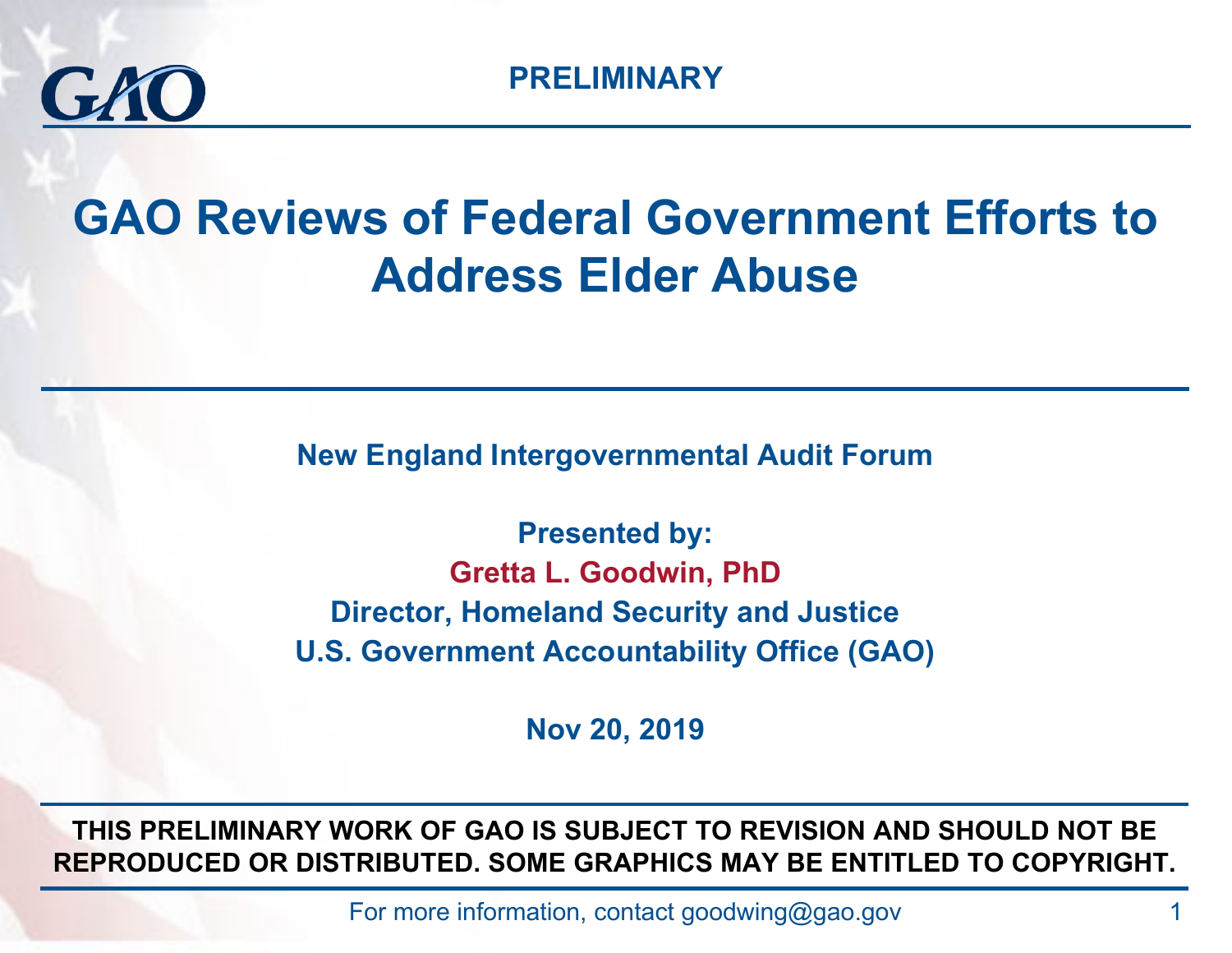

# **U.S. Government Accountability Office**

*The U.S. Government Accountability Office (GAO) is an independent, nonpartisan agency that works for Congress.* 

*Often called the "congressional watchdog," GAO examines how taxpayer dollars are spent and provides Congress and federal agencies with objective, reliable information to help the government save money and work more efficiently.*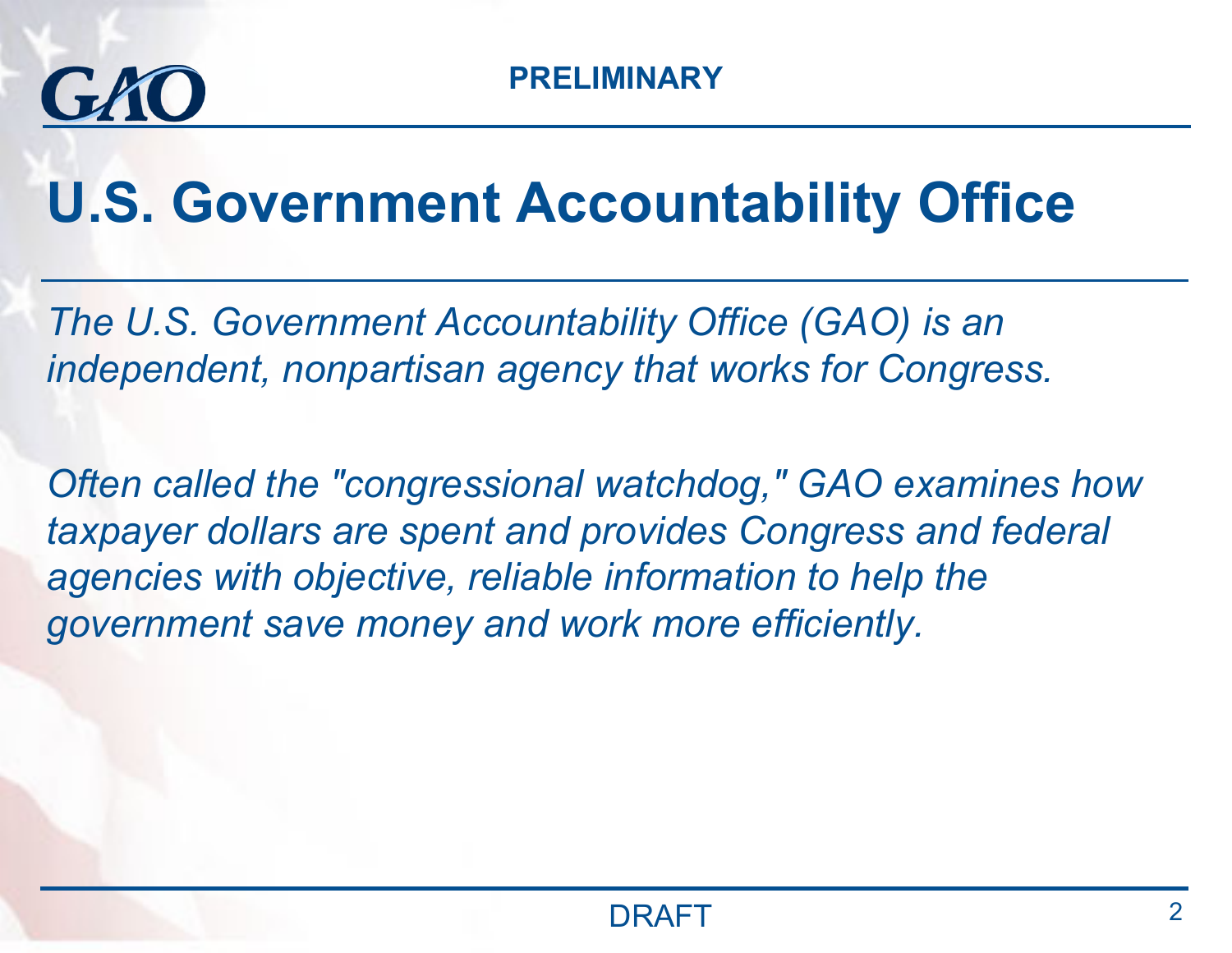

# **Elder Abuse in the United States**

**Elder abuse** may involve physical, sexual, emotional, or financial abuse or neglect of an individual age 60 or above, and can come at the hands of trusted individuals, such as family, guardians, and caregivers. It can also be carried out by strangers and by international criminal enterprises.

- ❖ Although we still do not understand the full extent of elder abuse in the United States, reports of elder abuse are increasing, and the federal government has begun to pursue this issue.
	- ◆ Data are important to support policy decisions and could help determine what government resources to allocate and how best to prevent and respond to this problem.
- ❖ States and localities are on the frontlines of elder justice.
	- ❖ In the United States, the Adult Protective Services (APS) program in each state is generally responsible for identifying, investigating, resolving, and preventing abuse of older adults.

❖ Nonetheless, the federal government has a role to ensure elder justice.

#### DRAFT $\overline{\mathsf{T}}$  and  $\overline{\mathsf{S}}$  and  $\overline{\mathsf{S}}$  and  $\overline{\mathsf{S}}$  and  $\overline{\mathsf{S}}$  and  $\overline{\mathsf{S}}$  and  $\overline{\mathsf{S}}$  and  $\overline{\mathsf{S}}$  and  $\overline{\mathsf{S}}$  and  $\overline{\mathsf{S}}$  and  $\overline{\mathsf{S}}$  and  $\overline{\mathsf{S}}$  and  $\overline{\mathsf{S}}$  and  $\overline{\mathsf{S}}$  an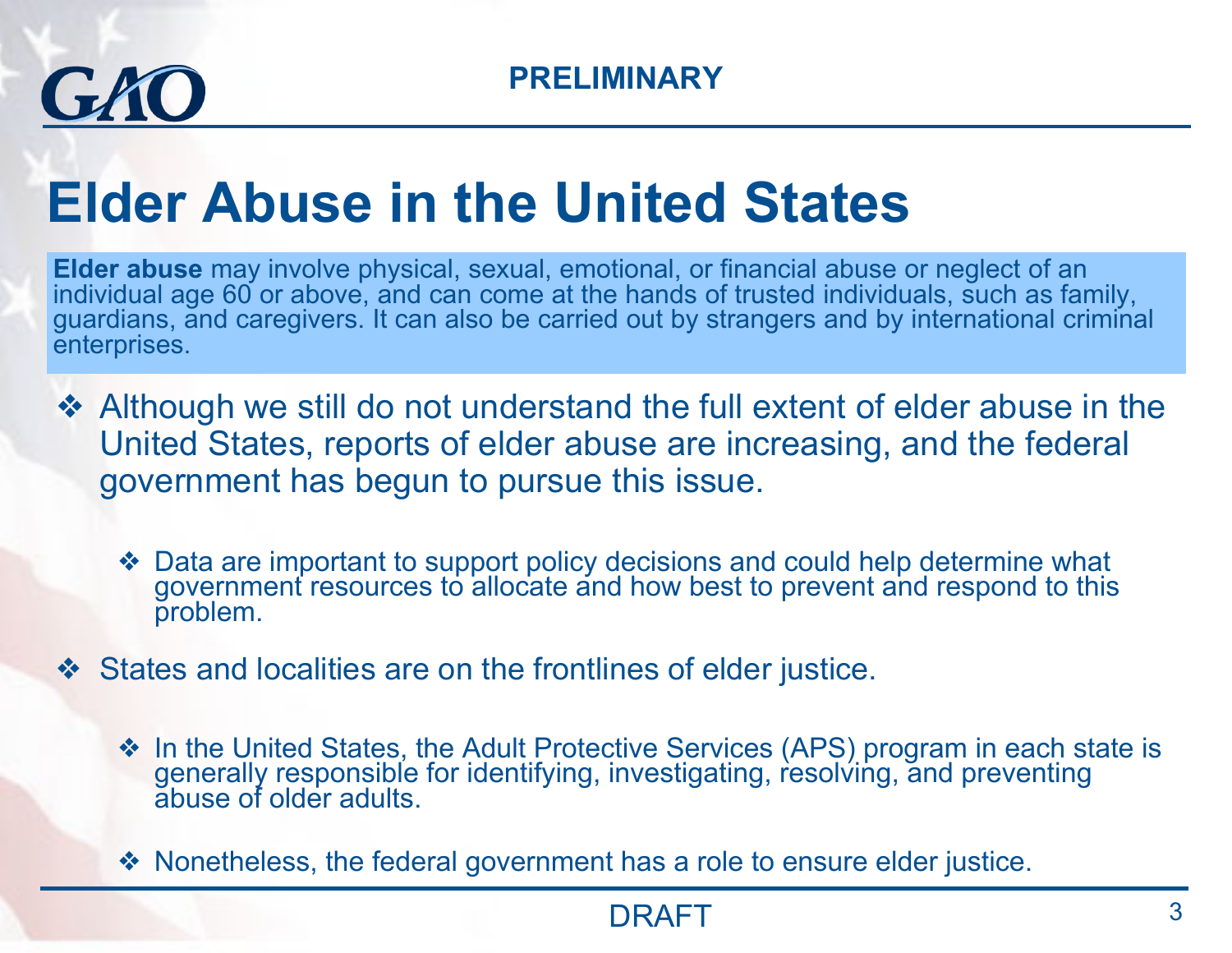### **Federal Agencies Involved in Addressing Elder Abuse**



 $GLM$ 

- • Federal elder justice efforts include those that serve to prevent, detect, treat, understand, intervene in, and where appropriate, prosecute elder abuse, neglect, and exploitation.
- • Many federal agencies are involved.
	- •14 federal agencies sit on the<br>Elder Justice Coordinating<br>Council, including the<br>Department of Justice (DOJ),<br>and Department of Health and<br>Human Services (HHS), which<br>chairs the council.

Source: GAO analysis of information provided by agencies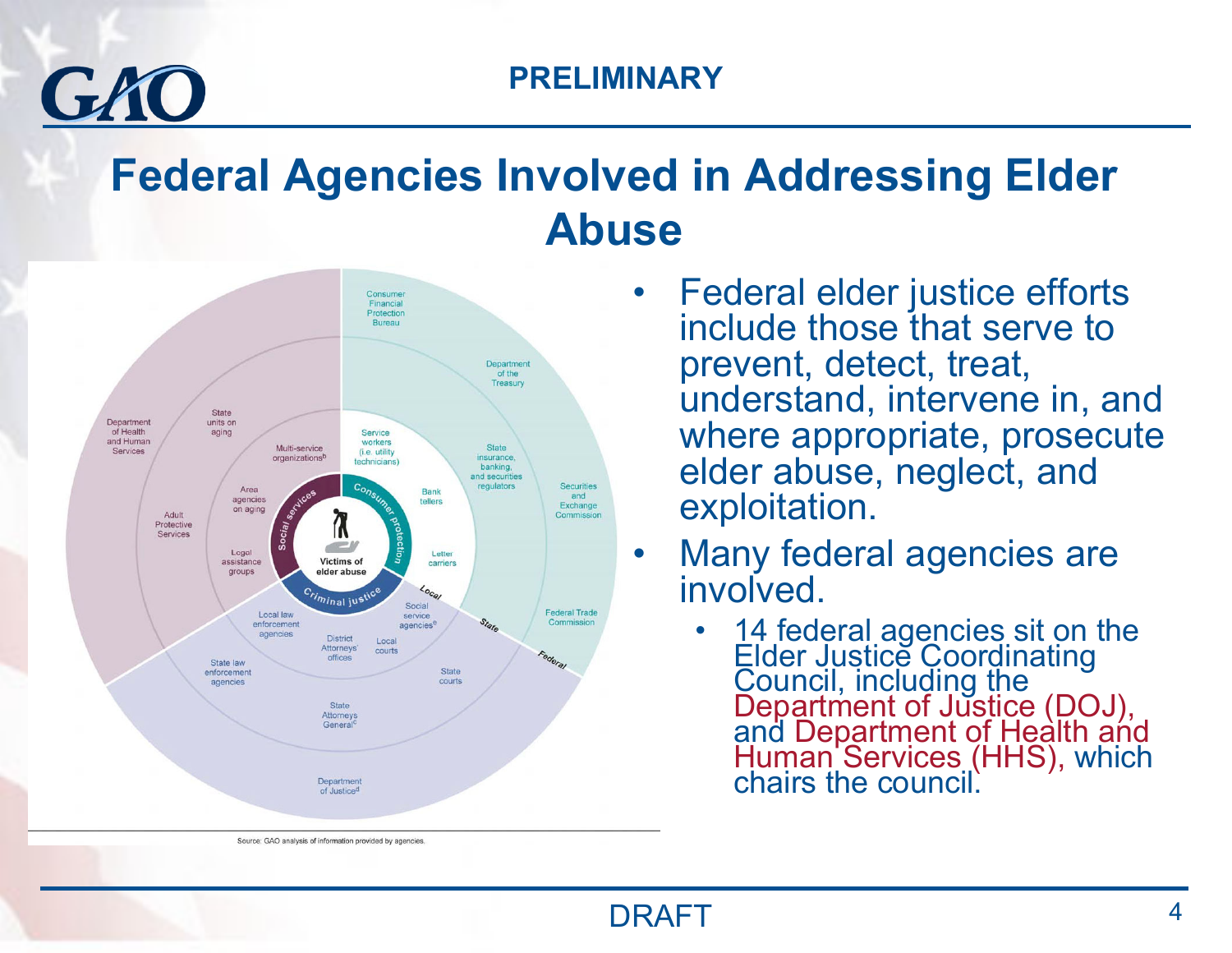## **Federal Elder Justice**

GAO



- What is the federal government's role in elder justice?
- Congress has passed a number of laws directing federal attention to elder justice, including:
	- The Older Americans Act
	- The Elder Justice Act
	- The Elder Abuse Prevention and Prosecution Act (EAPPA)
		- EAPPA also required GAO to review elder justice efforts in the federal criminal justice system.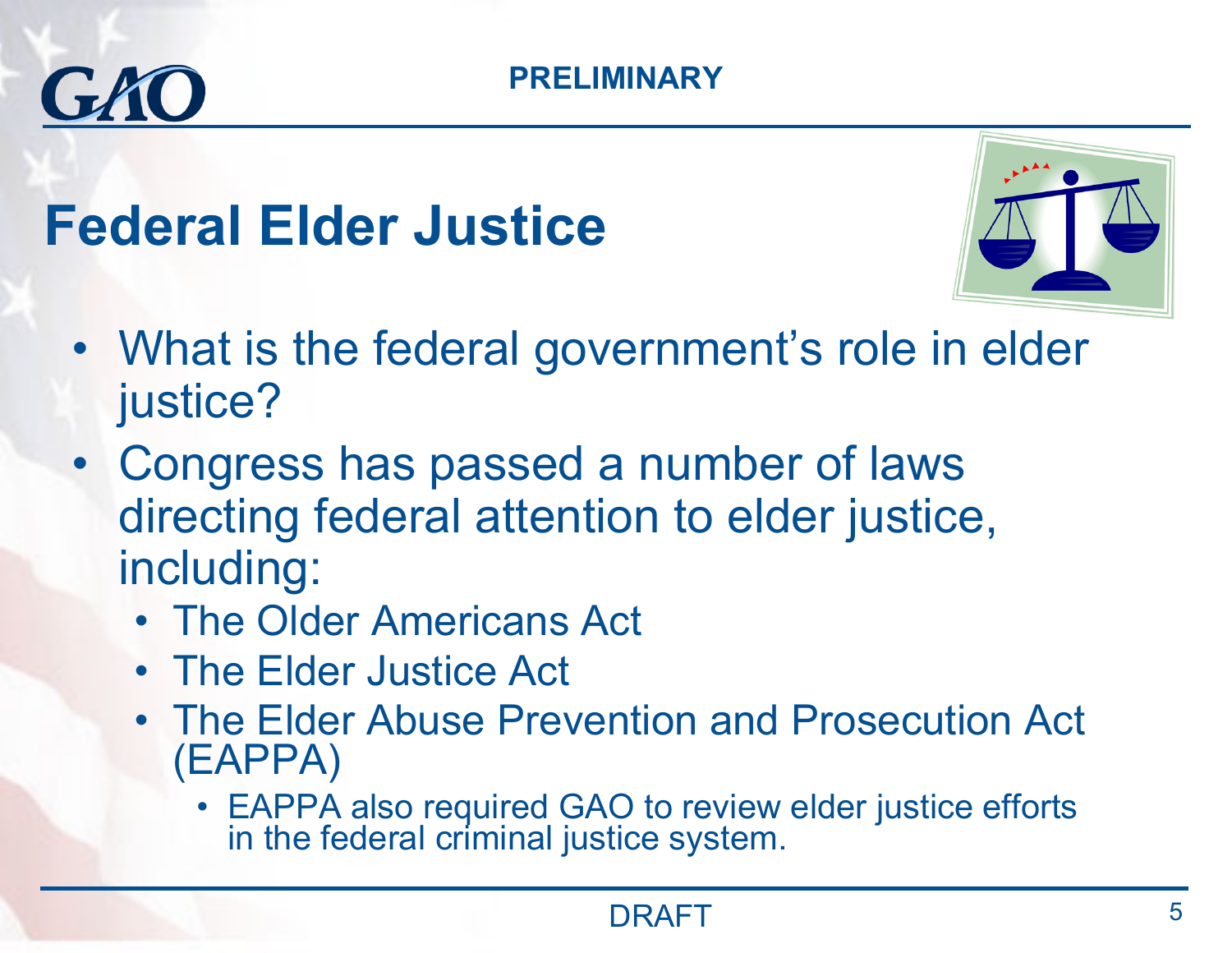

### **What did we review? and how?**

1. The ways DOJ works to address crimes ➢ Reviewed DOJ documents and against older adults, including exploitation by international criminal enterprises, and the extent to which DOJ is planning for and assessing its efforts; and interviewed DOJ officials $\triangleright$  Examined DOJ grants  $\triangleright$  Also interviewed stakeholders from organizations that seek to address elder abuse and state and local officials regarding their work with DOJ on elder justice or their use of DOJ elder justice resources 2. How the Departments of State and Homeland Security address the arrest of older U.S. citizens abroad, including arrests involving international criminal enterprises.  $\triangleright$  Reviewed the Department of State's policies and guidance, and websites and interviewed Department of State officials  $\triangleright$  Reviewed Department of Homeland Security (DHS) information related to their investigations and operations and interviewed DHS officials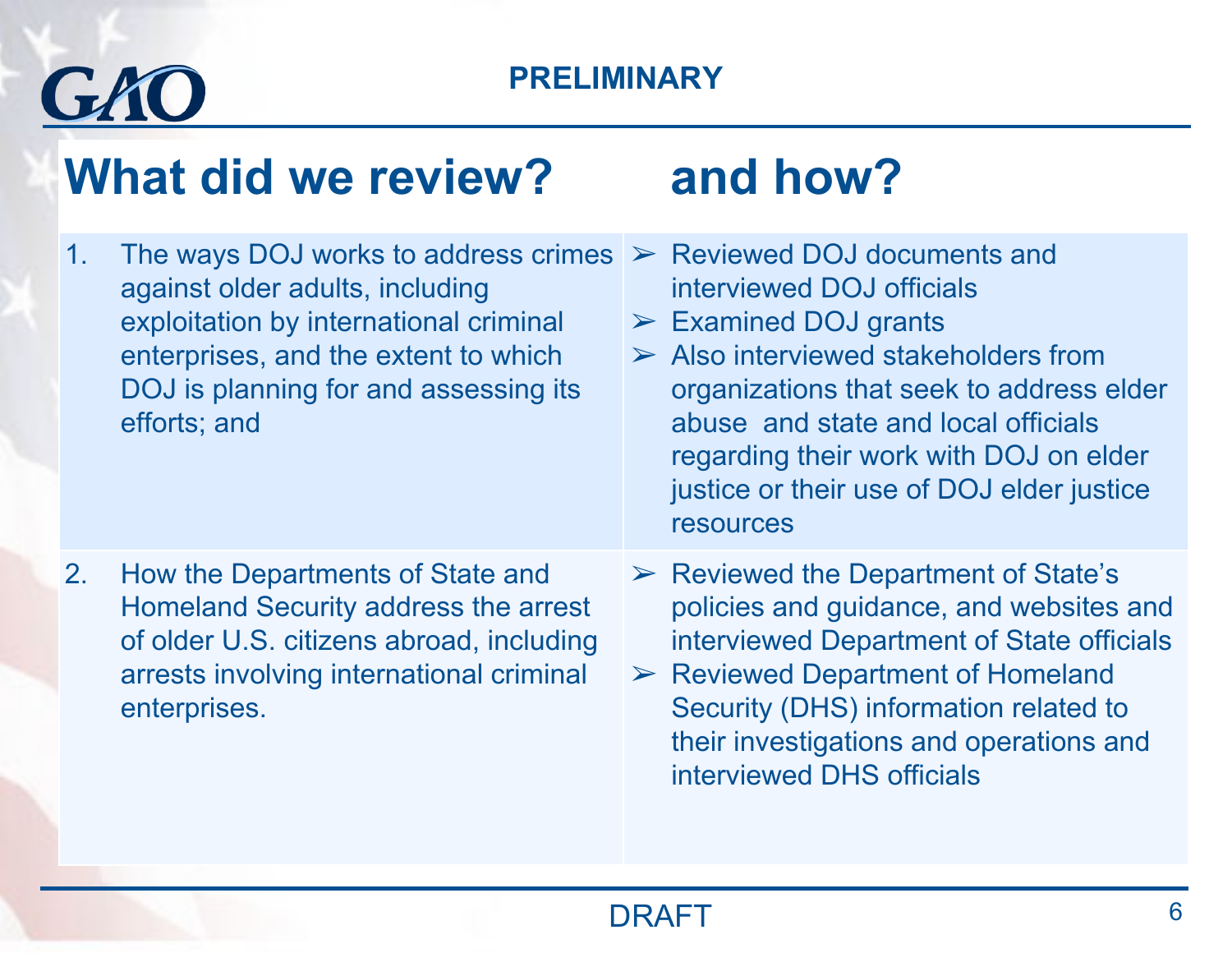# GAO

### **DOJ has several elder justice efforts to address elder abuse**

- • DOJ plays a lead role in the federal criminal justice system, as well as, in federal efforts to address elder justice.
	- •Other federal agencies support the investigation of elder abuse and some pursue civil prosecution and refer criminal cases to DOJ
- • DOJ's elder justice efforts generally include:
	- •investigations and prosecutions,
	- •training and educational materials, and
	- •grants

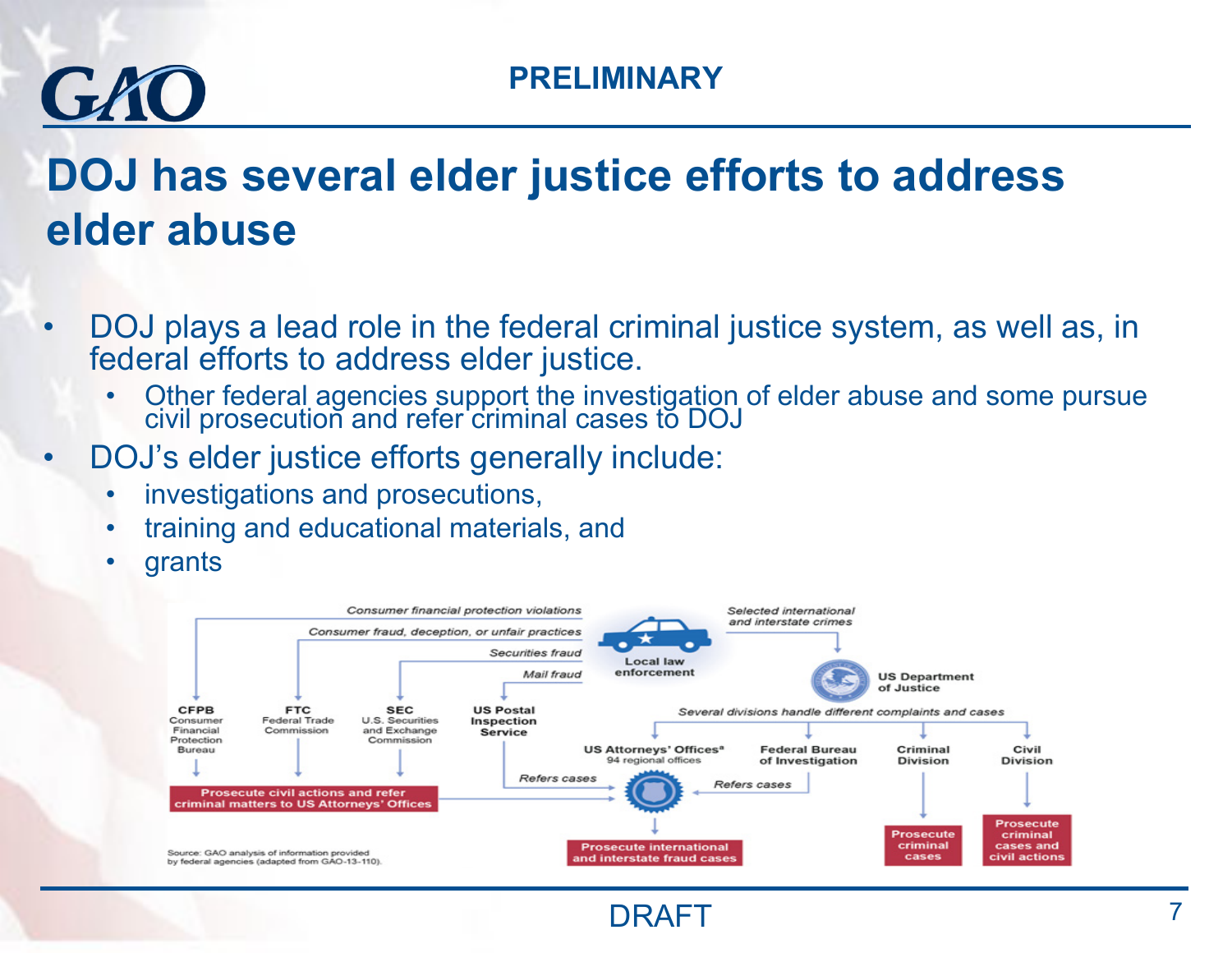

### **Elder Abuse Prevention and Prosecution Act**

While DOJ independently established some of its current elder justice efforts, DOJ expanded its elder justice efforts due to EAPPA.

Prior to EAPPA, DOJ's elder justice efforts were focused on nursing home "failure of care" cases

- Elder Justice Initiative
- Task Forces

EAPPA's requirements broadened and increased DOJ's focus on elder justice

- • DOJ Elder Justice **Coordinator**
- • 94 elder justice coordinators throughout the U.S. Attorneys' Offices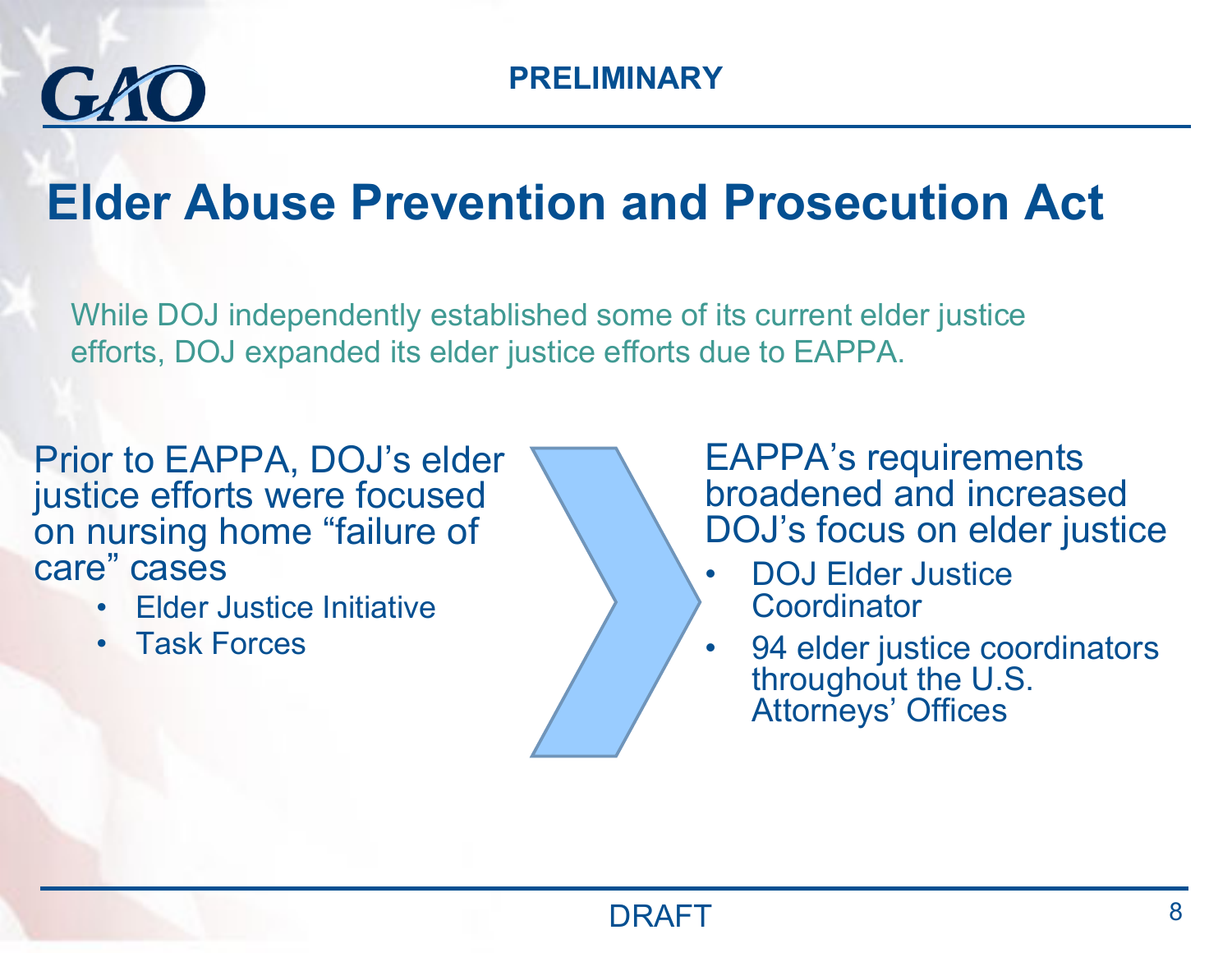

## **DOJ Elder Justice Resources**

Many of DOJ's elder justice efforts support state and local elder justice work including:

- Training:
- Grants
- Elder Justice Coordinators and Task Forces

Many DOJ resources can be found online at https://www.justice.gov/elderjustice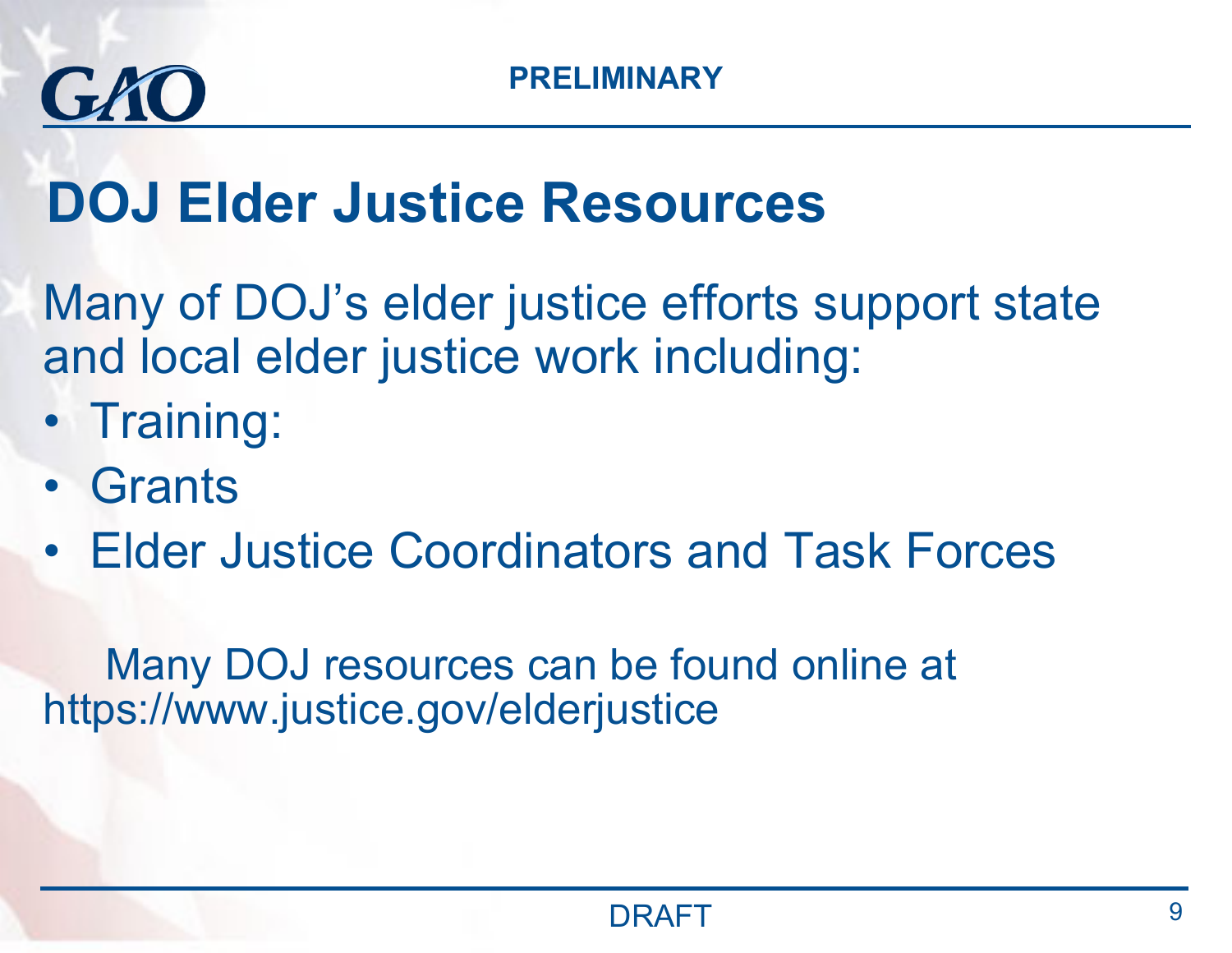# GKO

## **Arrests of Elders Abroad**

• There have been reports that older U.S. citizens have been arrested abroad for their unwitting participation in illicit activities, such as smuggling drugs



- However, federal agencies do not have data on the extent of this specific type of arrest.
- The roles of the Departments of State and Homeland **Security**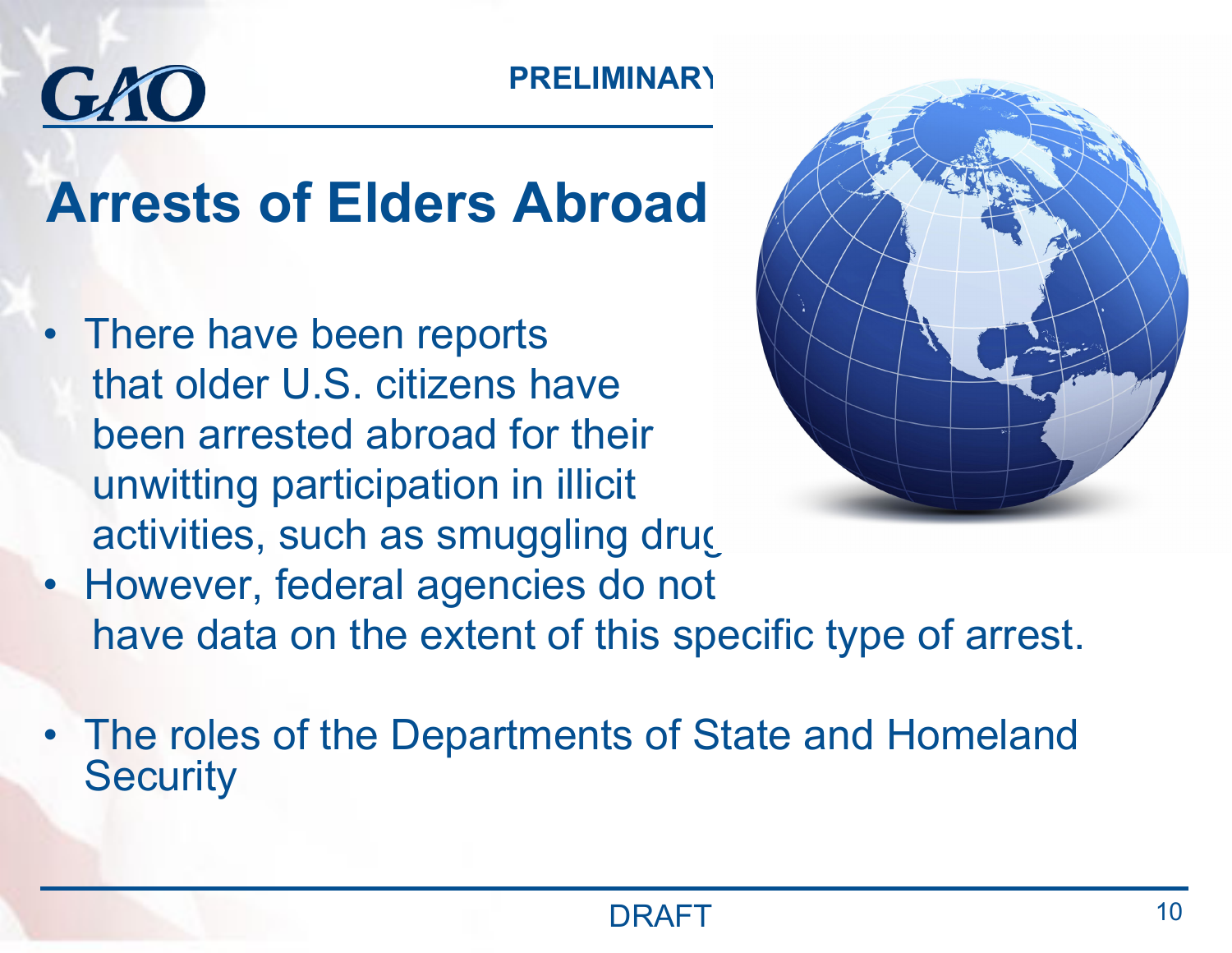

### **Challenges to Federal Elder Justice Efforts**

According to DOJ officials, some challenges they face include:

- Elder abuse is underreported
- Too many places to report
- Lack of data

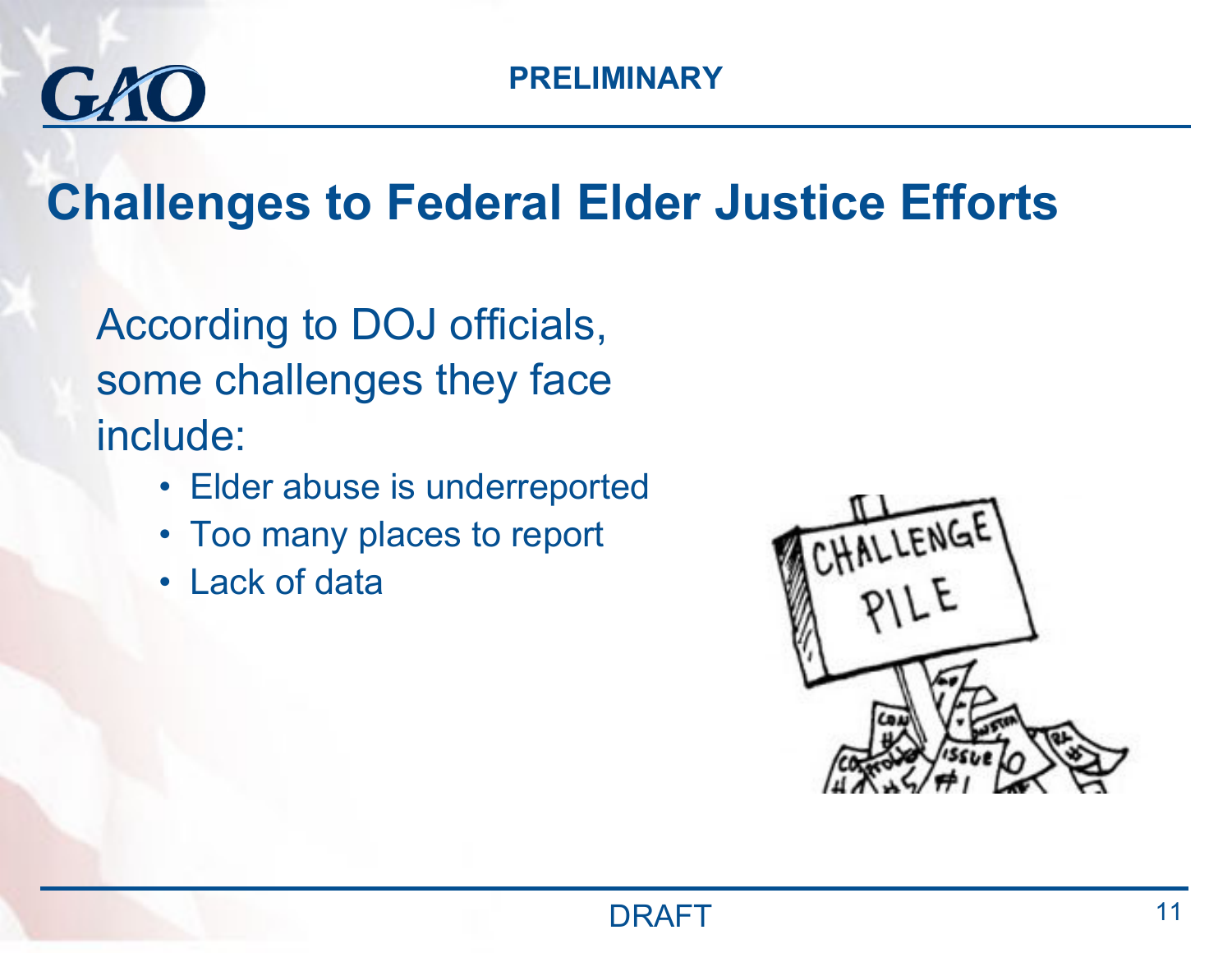

# **Are DOJ's elder justice efforts effective?**

We found that:

- •DOJ has undertaken several elder justice efforts
- • However, DOJ did not set goals that articulate the common outcomes it seeks to achieve through its elder justice efforts
- Also, DOJ has not developed or documented outcome measures that track the agency's progress on its overall elder justice efforts
- GAO-19-365

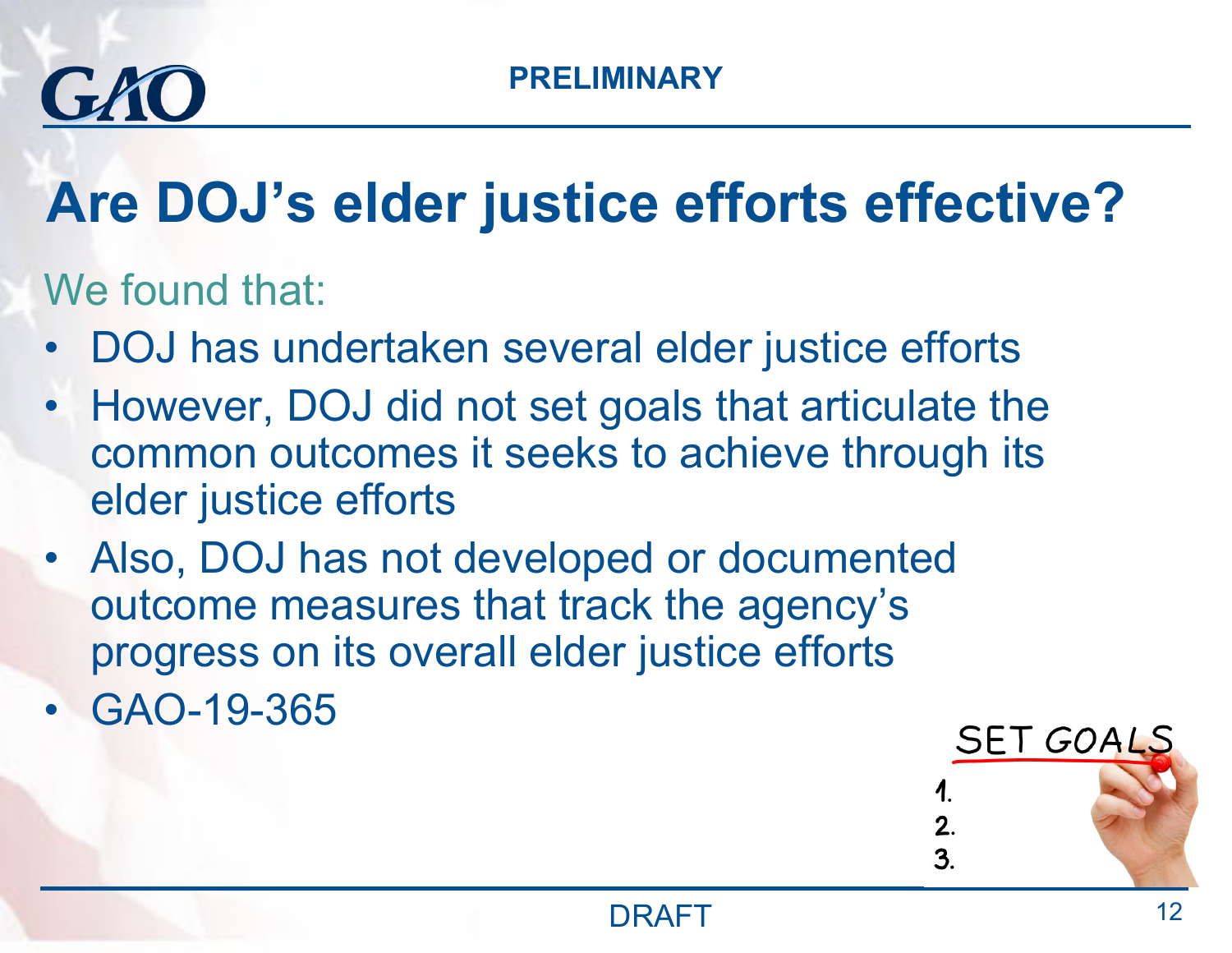# GAO

## **Goals and Outcome Measures!!**

GAO continuously reaffirms the importance of goals and performance measures as important steps in strategic and performance planning in the federal government.

- Goals tell us where we are headed
- Outcome measures tell us whether and how effectively we are achieving our goals

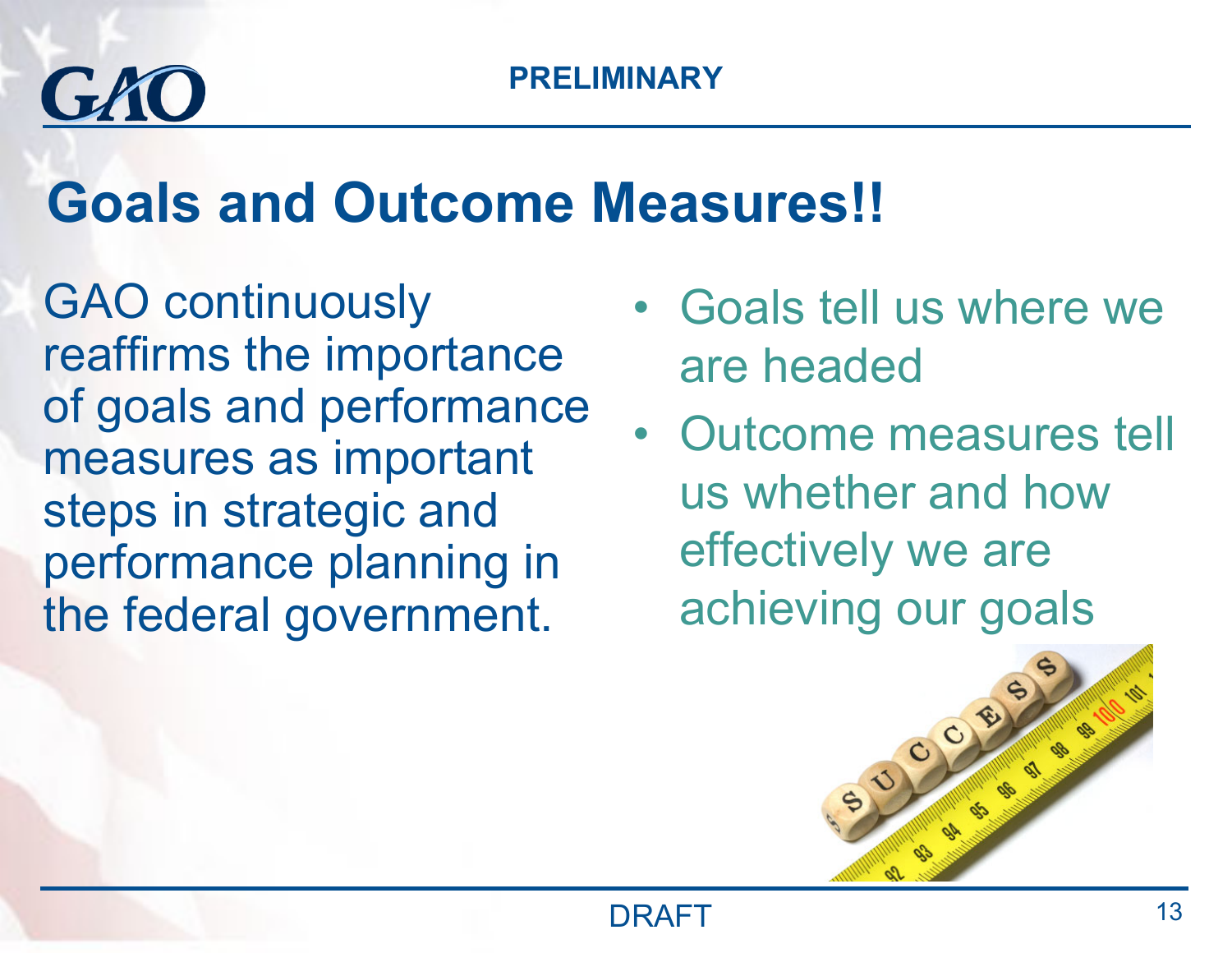

**GAO Work on the HHS' Efforts to Address Elder Abuse**

Within HHS, GAO work has generally focused on two components that carry out the agency's mandates to address elder abuse:

- The Administration on Aging (AoA)
- The Centers for Medicare and Medicaid Services (CMS)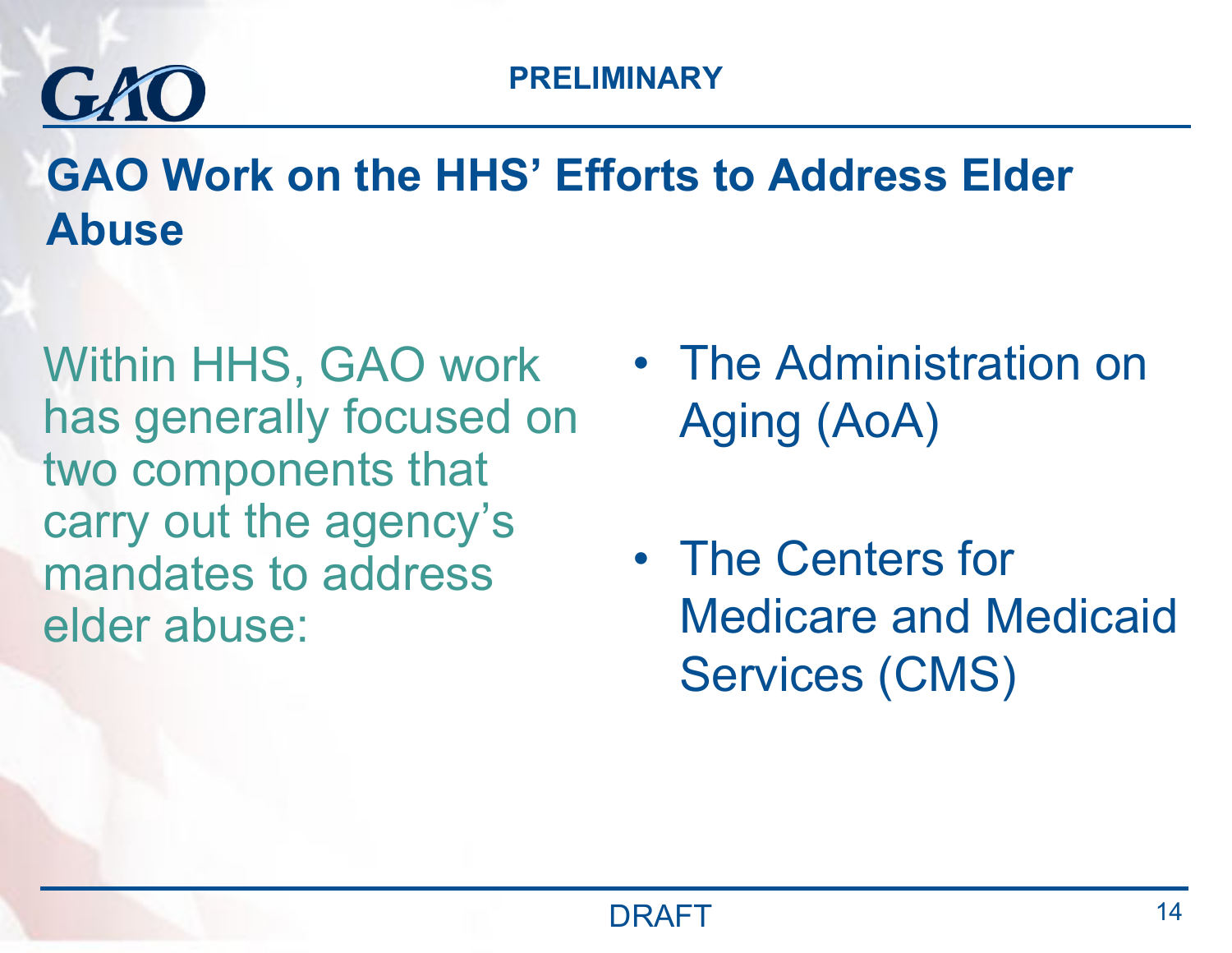# GAC

### **HHS: Administration on Aging and the Centers for Medicare and Medicaid**

- • AoA efforts to lead efforts to collect data on elder abuse have been limited (GAO-11-208)
- • Abuse deficiencies in nursing homes have increased and there are gaps in CMS oversight (GAO-19-433)

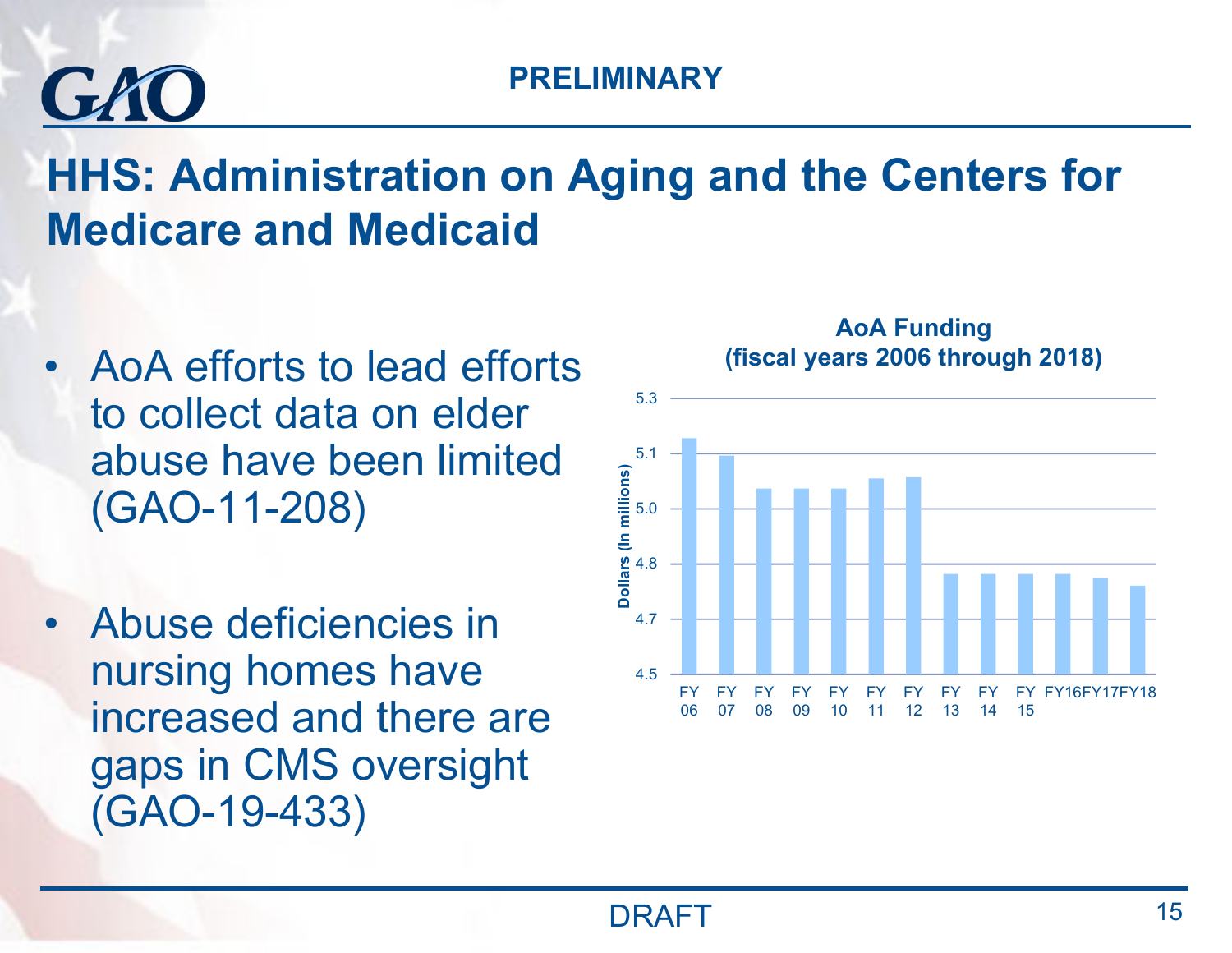$GLM$ 

#### **Recent GAO Work on Elder Abuse and Elder Justice**

- • **ELDER JUSTICE**: Stronger Federal Leadership Could Enhance National Response to Elder Abuse (GAO-11-208) – March 2, 2011
	- ❖ ELDER JUSTICE : Stronger Federal Leadership Could Help Improve Response to Elder Abuse (GAO-11-384T) before Senate Comm on Aging – March 2, 2011
- •**ELDER JUSTICE**: National Strategy Needed to Effectively Combat Elder Financial Exploitation (GAO-13-110) – November 15, 2012
- • ELDER JUSTICE : Strengthening Efforts to Combat Elder Financial Exploitation (GAO-13-140T) before Senate Comm on Aging – November 15, 2012
	- ❖ ELDER JUSTICE : Federal Government Has Taken Some Steps but Could Do More to Combat Elder Financial Exploitation (GAO-13-626T) before House Comm on Energy & Commerce, Subcomm on Commerce, Manufacturing, & Trade – May 16, 2013
- • **ELDER ABUSE**: The Extent of Abuse by Guardians Is Unknown, but Some Measures Exist to Help Protect Older Adults (GAO-17- 33) – November 16, 2016
- • ELDER ABUSE: The Extent of Abuse by Guardians Is Unknown, but Some Measures Are Being Taken to Help Protect Older Adults (GAO-17-273T) –November 16, 2016
- • **ELDER JUSTICE:** Goals and Outcome Measures Would Provide DOJ with Clear Direction and a Means to Assess Its Efforts (GAO-19-365) – June 7, 2019
- • **NURSING HOMES:** Improved Oversight Needed to Better Protect Residents from Abuse (GAO-19-433) – Jun 13, 2019
	- ❖ **NURSING HOMES:** Improved Oversight Needed to Better Protect Residents from Abuse (GAO-19-671T) before Senate Finance Comm – July 23, 2019